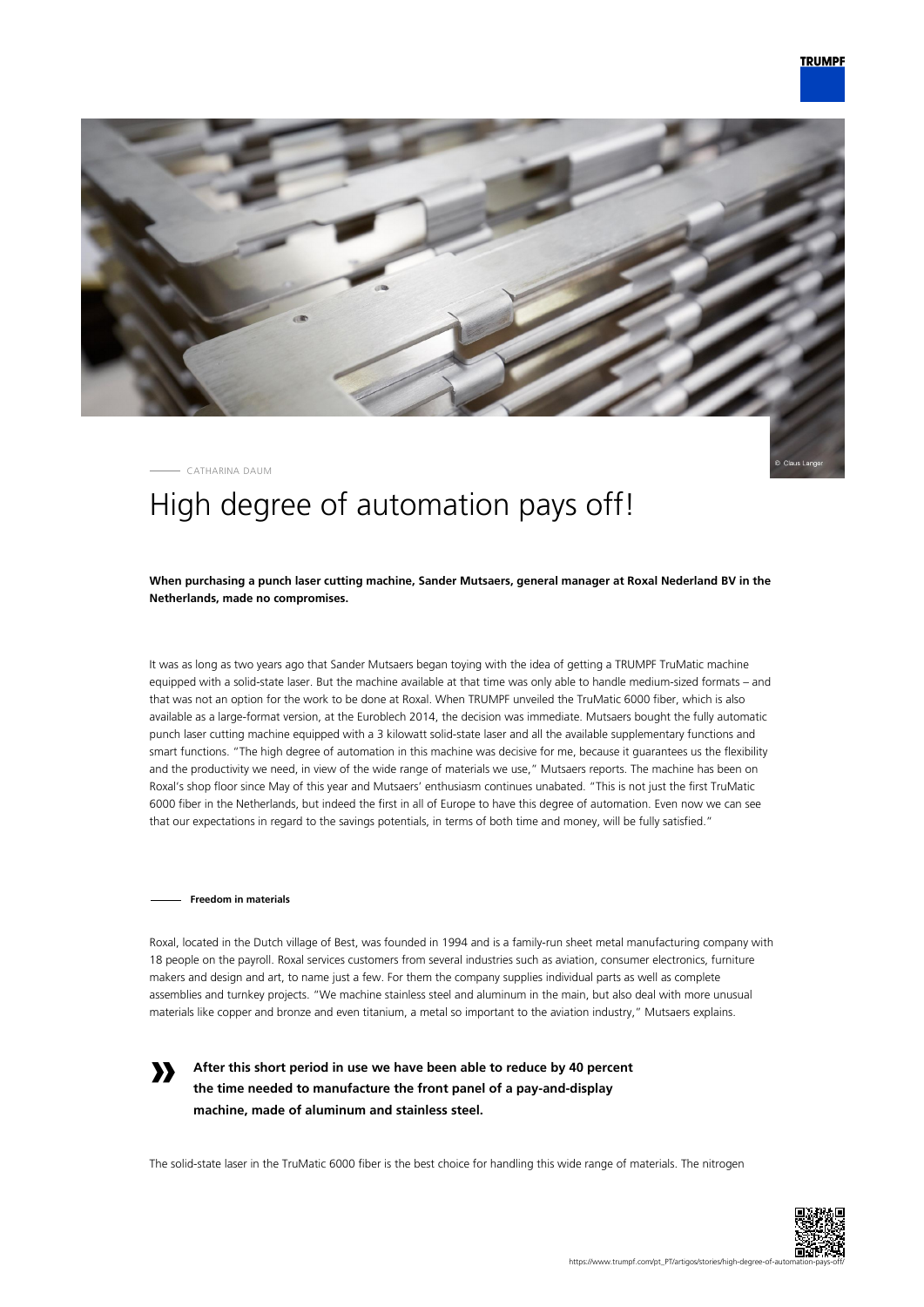cutting technology guarantees the best edge quality even with non-ferrous materials, and precise dimensioning thanks to reduced heat distortion. In addition, the TruDisk laser also makes it possible to achieve reliable processing for all types of materials in spite of reflections.

#### **Everthing on a single machine**

Flexibility is in demand at Roxal not only when processing differing materials. "Our production runs number from one to several thousand per year. Typically the mid-sized lots are handled in single-shift operations," says Sander Mutsaers. Optimal utilization of the equipment on hand and minimizing non-productive times are in the limelight for him.

"Even after this short period in use we have been able to reduce by 40 percent the time needed to manufacture the front panel of a pay-and-display machine, made of aluminum and stainless steel. The separate working phase at the press brake for small bendings is eliminated because the new punch laser cutting machine already takes care of the necessary bends," he tells us. Formed areas – like brackets, threads and hinges – are now made up quickly and easily on the TruMatic 6000 fiber. Four TRUMPF press brakes are used when processing larger parts and assemblies.



"Automating our machines eases the work for the employees. Instead of tedious and troublesome loading and unloading operations, they can devote their attention to other tasks during production operations," Sander Mutsaers explains. (Picture: Claus Langer)



The front panel of a pay-and-display machine. (Picture: Claus Langer)



Formed areas – like brackets, threads and hinges – are now made up quickly and easily on the TruMatic 6000 fiber. (Picture: Claus Langer)



The SheetMaster is entrusted with loading and unloading the machine. It sorts the parts and lays them on the cart or pallet. (Picture: Claus Langer)

### **Dynamic combination**

The businessman is also impressed by the productivity of the TruMatic 6000 fiber, especially since speed is a deciding factor in many of his projects. Thus, for example, in a major project that Roxal handled last year. "We manufactured all the interior fittings for a hotel – including the lamp fixtures, tables, counters, the bar – and in so doing we worked through the entire sheet metal processing chain. The biggest challenges there were time pressures. "Because that is more likely to be the rule than the exception, I put my faith in investments for machines that accelerate processes – like the punch laser machine," he explains.

The TruDisk 3001 with three kilowatts of power in the punch laser machine makes possible cutting speeds of up to 34 m/min, at the best cutting quality – even when cutting sharp corners and small curves. The laser output control automatically matches laser power to the cutting speed.

When punching, too, the TruMatic 6000 fiber sets benchmarks with 180 kilonewtons of punching power, 1,000 strokes per minute and highly dynamic drives. The rotating punching head also contributes to lowering the set-up and non-productive



**TRUMPF**